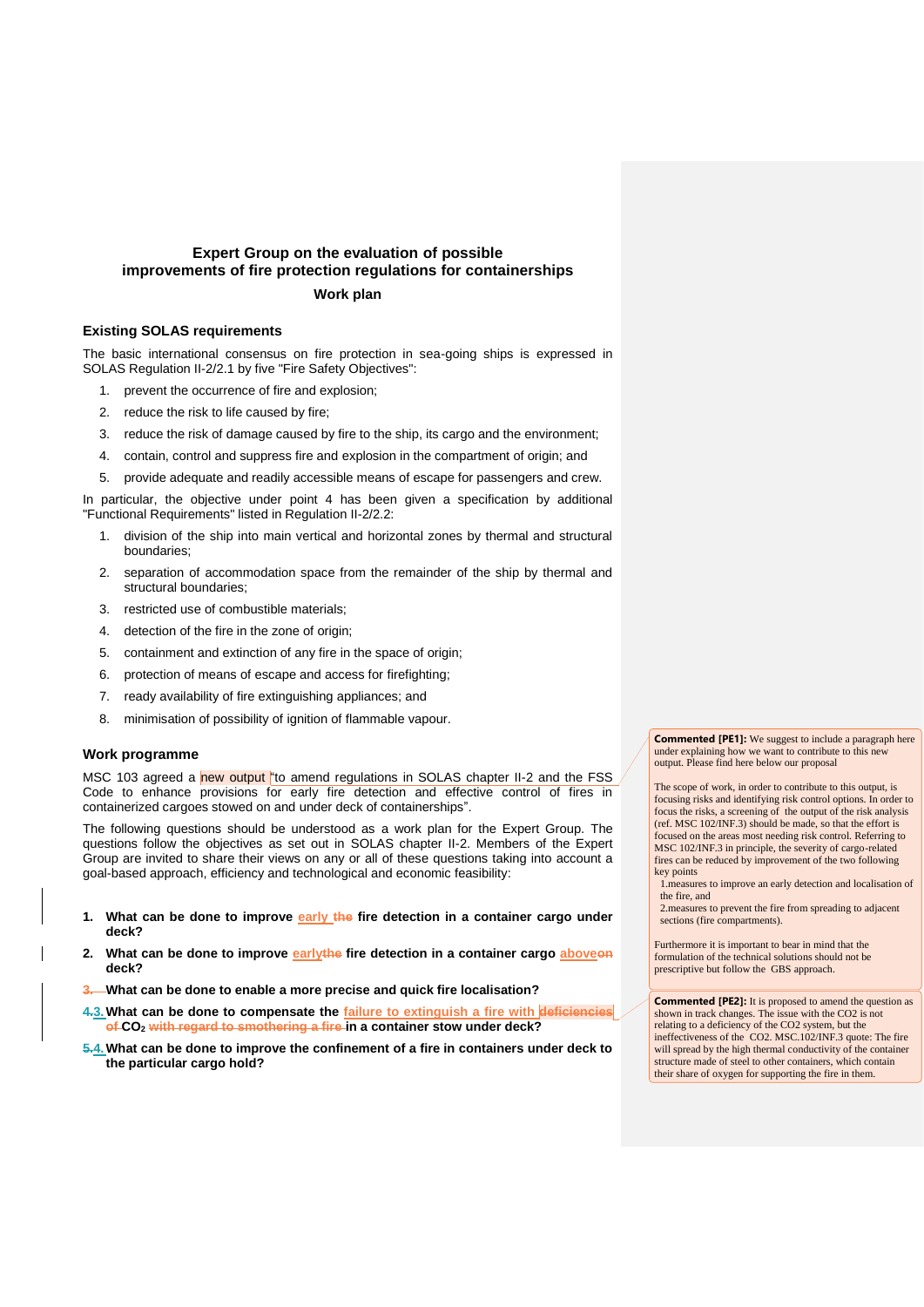- **6.5.What can be done to improve the confinement of a fire in containers aboveon deck to the particular bay or section thereof?**
- **7.6.What can be done to improve active firefighting on deck bearing in mind reduced crew and local conditions?**
- **7. What can be done to protect vital ship structures systems under deck and on deck from excessive heat?**
- **8.** What can be done to prevent thermal influence of the fire on the structure of the vessel and thus avoid the fire spreading to other fire compartments?
- **9. What can be done to improve the protection of deck house and life-saving appliances?**

These questions focus on part 3 of the FSA methodology, i.e. risk control options. Part 1 (identification of hazards) and part 2 (risk analysis) have been addressed in documents MSC 102/21/7 and MSC 102/INF.3. Part 4 (cost-benefit assessment) has been partially addressed in MSC 102/INF.2.

Part 4 and Part 5 (recommendations for decision-making) were addressed in a previous FSA published in 2009 on "container fire on deck" (document FP 54/INF.2). Against the backdrop of changing safety and economic considerations in the shipping industry, these parts need to be revisited. This is however not within the scope of this work plan.

Based on input received to the list of questions, a draft paper will be developed for further discussion within in the Expert Group and with a view to submission to SSE 8.

Work on risk prevention and mitigation enhancement should be pursued simultaneously but is not the focus of this Expert Group. This parallel work stream is to be done in association with the CCC Sub-Committee as and when requested by the SSE Sub-Committee.

## **Timeline**

MSC 103 agreed to include in the biennial agenda of the SSE Sub-Committee for 2022-2023 and the provisional agenda for SSE 8 an output on "Development of amendments to SOLAS chapter II-2 and the FSS Code concerning detection and control of fires in cargo holds and on the cargo deck of containerships". SSE 8 is likely to be scheduled in February or March 2022. The deadline for the submission of bulky papers to SSE 8 will therefore likely be in late November.

The submission paper should therefore be aimed to be concluded and ready for submission by mid-November 2021. Against this backdrop, the following timeline for the drafting of the paper is envisioned:

1. Week commencing May 31, 2021:

Expert Group to be requested to submit views on the questions as outlined in this work plan by June  $1825$ .

2. Week commencing July 5, 2021:

IUMI to share initial draft paper with Expert Group. Invite comments from the Expert Group on the first draft by July 30.

3. Week commencing August 16, 2021:

**Commented [PE3]:** It is proposed to replace the word 'structures ' with 'system'. The risk associated with ship structure is the thermal influence. The critical issue is the protection of the vital systems as defined in Solas II-2/21.4

**Commented [PE4]:** Taking into account the comment here above it is suggested to address the systems and the structure in separate points.